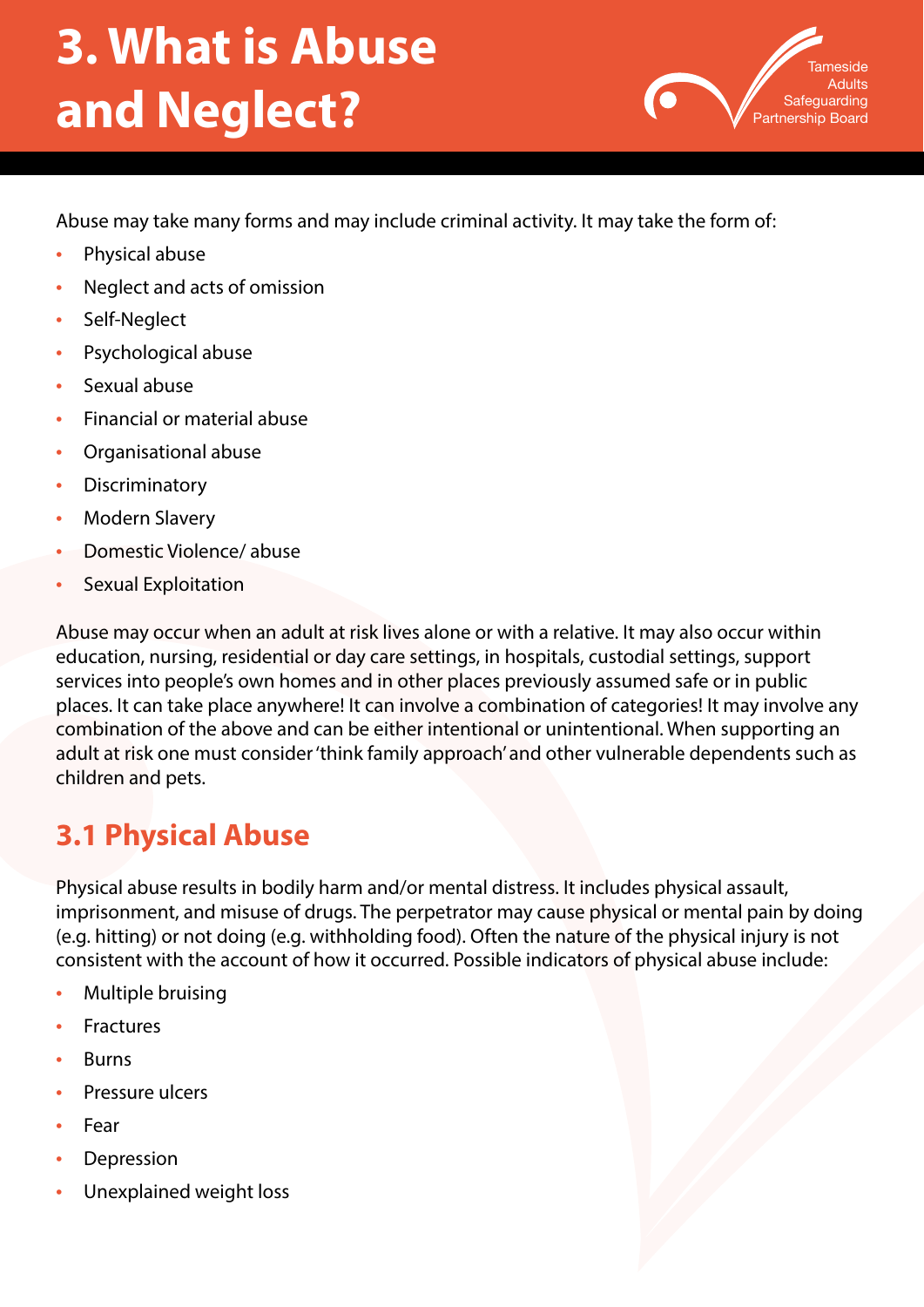## **3.2 Neglect and acts of omission**

 Neglect also results in bodily harm and/or mental distress. It can involve failure to provide help and support in daily living tasks. Often there is a failure to meet basic needs (e.g. warmth, nutritional diet). It can involve failure to intervene in behaviour which is likely to cause harm to a person or to others. Neglect can occur because of lack of knowledge by the carer. The Mental Capacity Act 2005 (The Act) introduced two new criminal offences:

- Ill treatment and wilful neglect of a person who lacks capacity to make relevant decisions. These offences are known as Section 44 of the Act and applies to anyone Caring for a person who lacks capacity – this includes;
- family carers, healthcare and social care staff in hospital or care homes and those providing care in a person's home
- An attorney appointed under an LPA or an EPA, or a deputy appointed for the person by the court

These people may be guilty of an offence if they ill-treat or wilfully neglect the person they care for or represent. For further guidance access MCA Code of Practice.

Possible indicators of neglect include;

- **Malnutrition**
- Untreated medical problems
- Pressure Ulcers
- Confusion
- Over-sedation

#### **3.3 Self-Neglect**

This includes various behaviours; disregarding one's personal hygiene, health or surroundings resulting in a risk that impact on the adult's wellbeing, this could consist of behaviours such as hoarding. (Refer to TASPB Self Neglect policy for further guidance regarding safeguarding arrangements). Also consider how it may impact on other family members and whether this gives rise to a safeguarding concern.

The TASPB multi-agency risk management Protocol provides professionals from all TASPB partner agencies with a framework for the management of complex cases where, despite ongoing work, serious risks are still present and the Adult has not consented to intervention via the TASPB Multi Safeguarding Adult Procedures.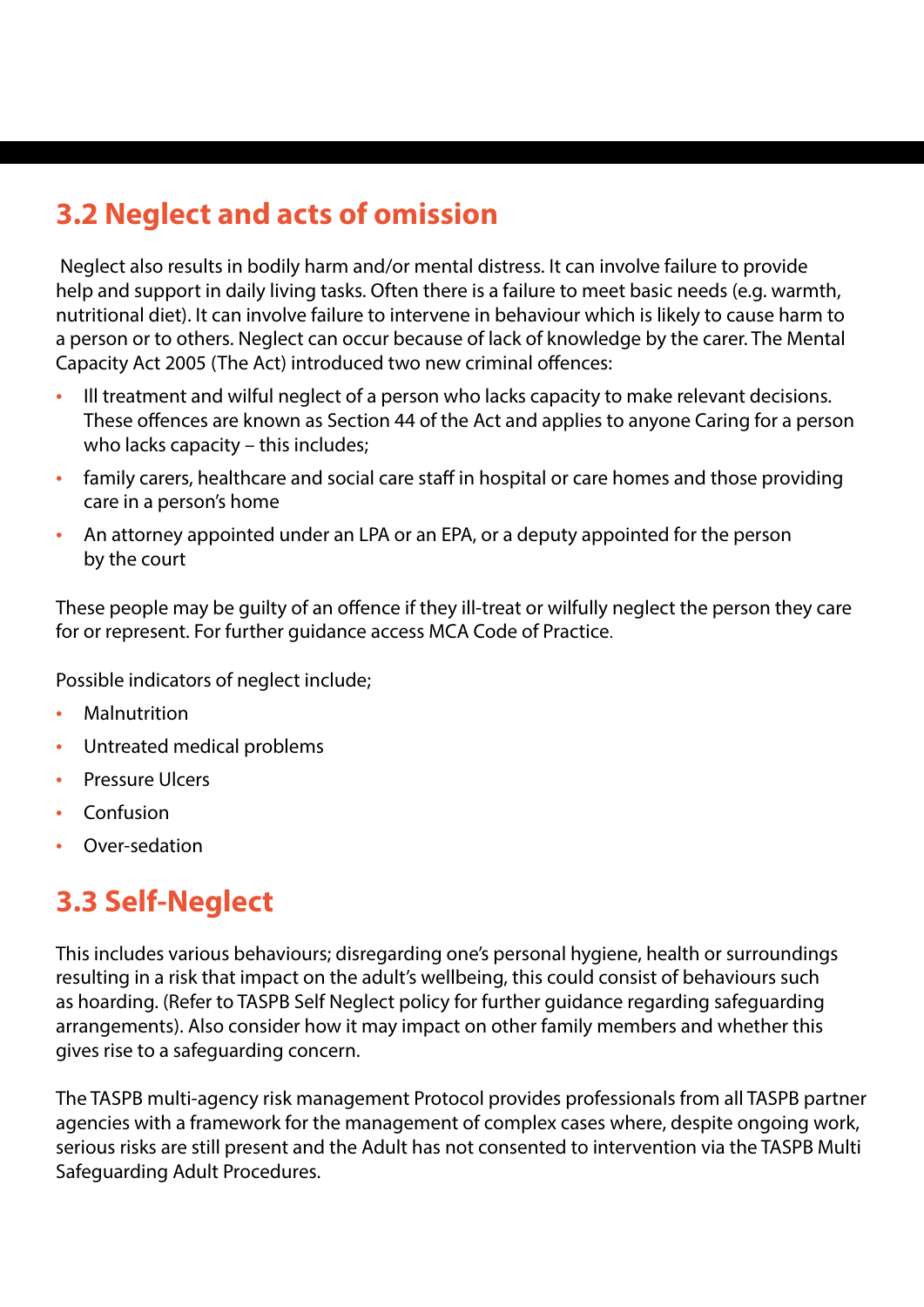## **3.4 Psychological abuse**

Psychological abuse results in mental distress and may affect a person's physical health. It can involve the denial of choice, dignity and respect. It can include the fear of violence, threats, harassment, humiliation, loss of liberty, name calling, the use of racist/sexist/discriminatory language. It can involve restricting or failing to present all of the options to the vulnerable person, over-riding consent, treating adults as children. A person may be subject to such treatment in one off incidents by strangers. Workers will ascertain if the incident is one off. If it is, support will be offered to the victim and records of decisions taken will be kept but no further enquiry will be undertaken.

Possible indicators of emotional abuse:

- Fear
- **Depression**
- **Confusion**
- Loss of sleep
- Unexpected or unexplained change in behaviour

#### **3.5 Sexual Abuse**

Sexual abuse occurs when an adult at risk is of abuse is involved in sexual activities she/he does not want to be involved in or does not understand, or to which she/he is unable to give informed consent. Possible indicators of sexual abuse:

- Loss of sleep
- Unexpected or unexplained change in behaviour
- **Bruising**
- Soreness around the genitals
- Torn, stained or bloody underwear
- A preoccupation with anything sexual
- Sexually transmitted diseases
- **Pregnancy**

Sexual Exploitation is a subset of sexual abuse. It involves exploitative situations and relationships where people receive 'something' (e.g. accommodation, alcohol, affection, money) as a result of them performing, or others performing on them, sexual activities.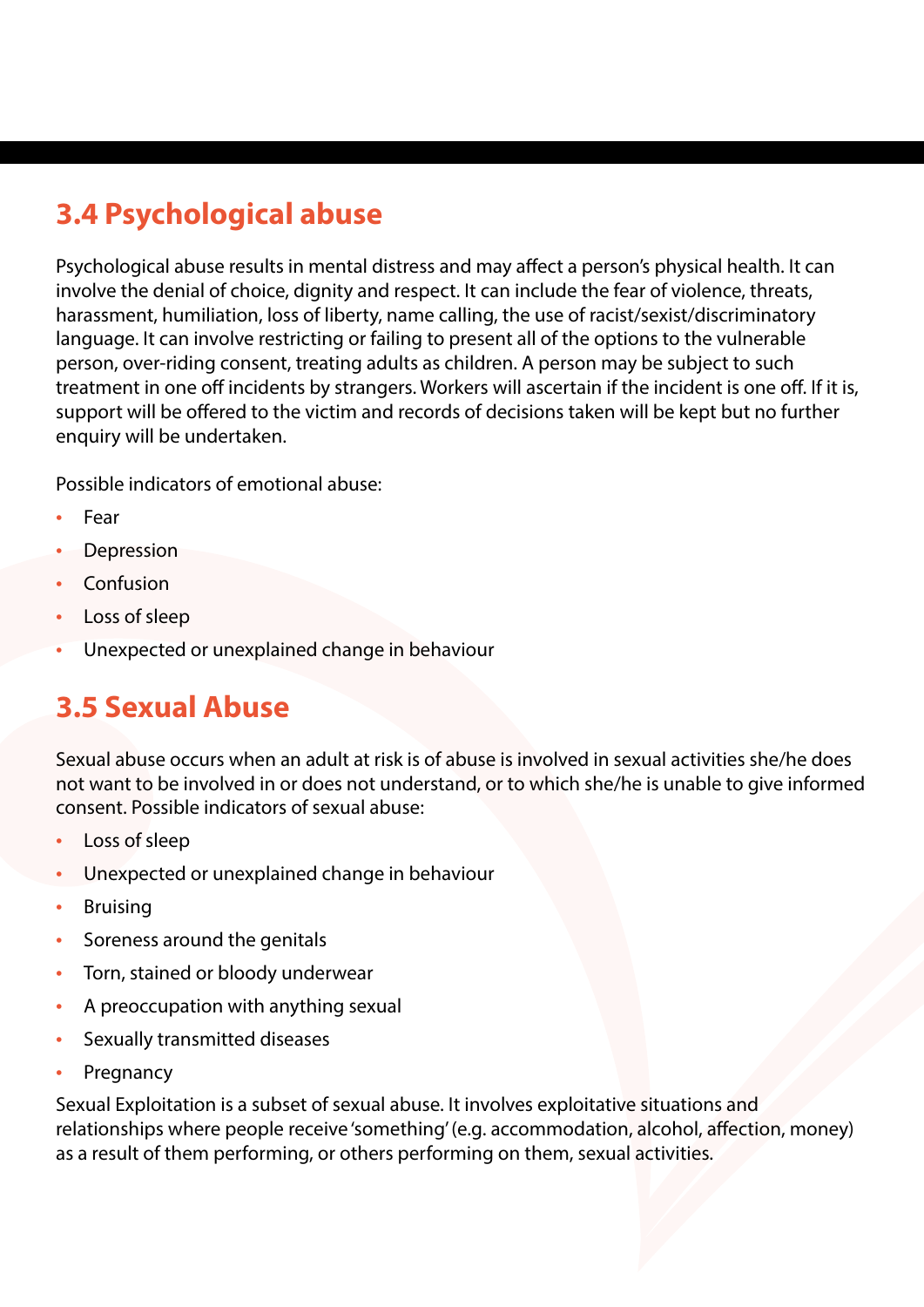### **3.6 Financial or material Abuse**

Financial or material abuse includes the theft, misuse or withholding of money or possessions. It can involve the use of verbal, physical and emotional threats. The adult at risk financial and material position is exploited. Including theft, fraud, exploitation, coercion in relation to an adult's financial affairs or arrangements, including in connection with wills, property, inheritance or financial transactions, or the misuse or misappropriation of property, possessions or benefits.

### **3.7 Organisational Abuse**

Organisational abuse in care practice can occur in any group living situation e.g. day centres, supported housing, residential, hospitals, or nursing homes etc. Any of the abuse described above could happen in an organisational setting. In addition it could be the institution itself that is the source of the abuse. Organisational abuse can involve the imposing of rules by staff without the consent of those living there (e.g. rigid rules for meal times). It can involve lack of privacy and the lack of individual attention. This can involve the deprivation of normal social contact and the involuntary withdrawal from valued activity.

Organisational abuse can also be caused by the policies of the institution if they fail to recognise the diversity of the communities that they serve. Possible indicators of organisational abuse: • Inflexible and non-negotiable systems and routines

- Lack of consideration of dietary requirements
- Name calling; inappropriate ways of addressing people
- Lack of adequate physical care an unkempt appearance

Possible examples of organisational abuse:

- " I visited my mother in a residential home and was surprised that everyone had to go to bed at the same time and that there was a line of people in wheelchairs outside the toilet. Everyone had to sit in the main lounge in a circle against the wall – there were no walking aids allowed in the room (these were taken away by the staff) and the television was on so loud, blasting out Top of the Pops, that nobody could hear what was being said. Is this right?"
- "The Home care worker always puts my teeth in the same bowl as my wife's at night to soak – I hate it and asked her not to do it time and time again, but she just ignores me. Should she give me my wife's medicine at night – it worries me, you know. The thing that really upsets me is that she says she can't help me to wash myself – I smell and look a mess. I was never like this before the stroke and I am sure her boss said that she had to help me wash myself – what can I do?"
- "I am grateful that my dad is in hospital now, but they took his teeth out before his operation and now cannot find them. They call him Freddy, instead of Mr Heathcote. He looks so much older - no one takes time to help him choose his meals or eat properly. He has lost all his dignity."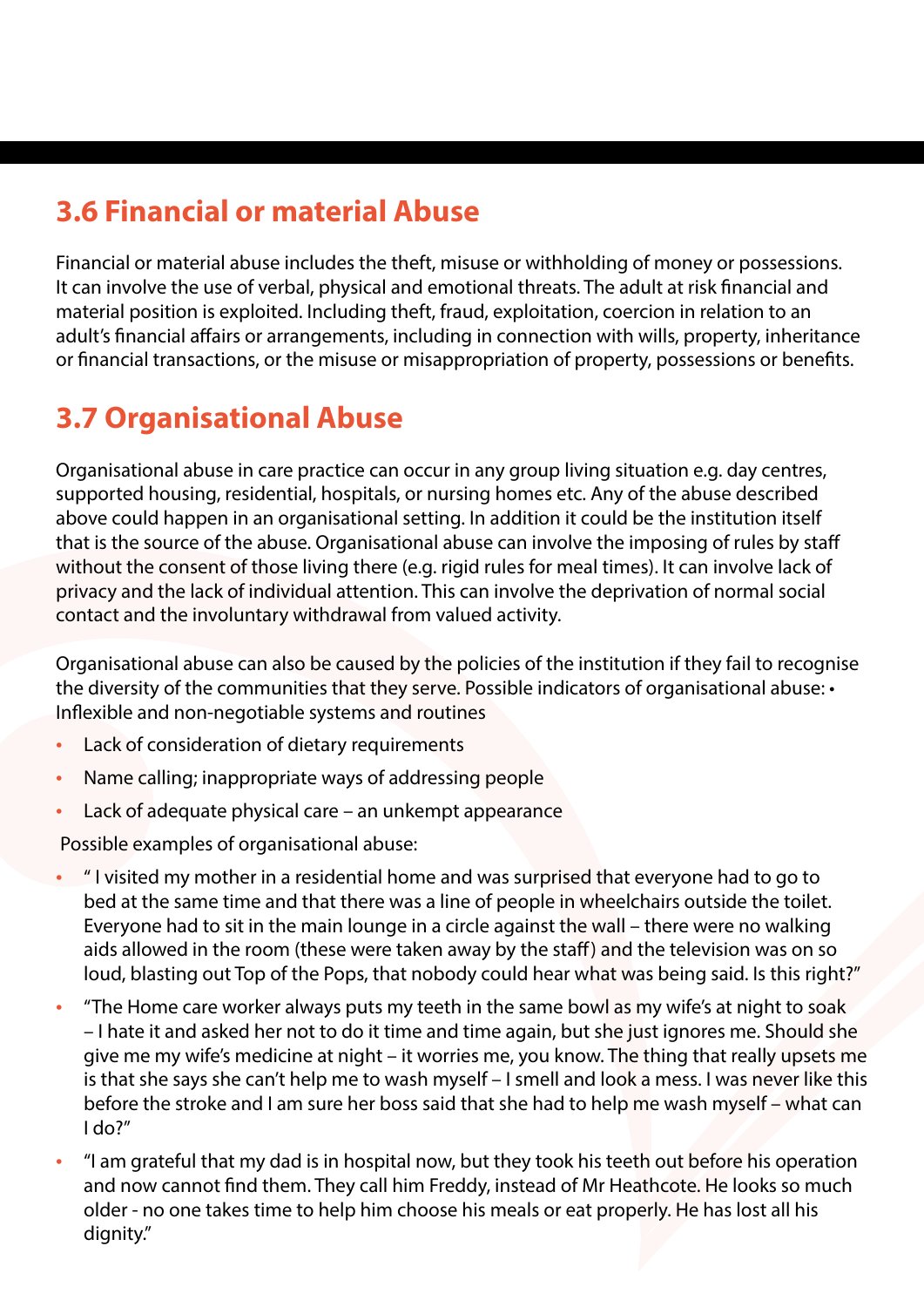#### **3.8 Domestic Abuse**

The statutory definition of Domestic Abuse is documented in Section 1 of the Domestic Abuse Act 2021:

- An incident or pattern of incidents of controlling, coercive, or threatening behaviour, violence, or abuse…by someone who is or has been an intimate partner or family member regardless of gender or sexuality.
- Includes: psychological, physical, sexual, financial, emotional abuse; so called 'honour based violence; Female Genital Mutilation; forced marriage
- Age range extended down to 16 (for the purpose of the safeguarding adult arrangements, safeguarding children arrangements would be applied to a person under 18)

[Domestic Abuse Act statutory guidance - GOV.UK \(www.gov.uk\)](https://www.gov.uk/government/consultations/domestic-abuse-act-statutory-guidance)

#### **3.9 Modern Slavery**

Modern Slavery is the illegal Exploitation of people for personal/commercial gain. Victims trapped in servitude they were deceived or coerced into.

Modern Slavery is an international crime, it can include victims that have been brought from overseas, and vulnerable people in the UK. Slave Masters and Traffickers will deceive, coerce and force adults into a life of abuse, callous treatment and slavery.

[www.gov.uk/government/collections/modern-slavery](http://www.gov.uk/government/collections/modern-slavery) 

#### **3.10 Discriminatory abuse**

Abuse can be experienced as harassment, insults or similar actions due to race, religion, gender, gender identity, age, disability, sexual orientation.

## **3.11 Safeguarding Children and Young People**

Safeguarding Children is everyone's responsibility. Abuse within families reflects a diverse range of relationships and power dynamics which may affect the causes and impact of abuse. These can challenge professionals to work across multi-disciplinary boundaries in order to protect all of those at risk.

Working Together to Safeguard Children statutory guidance (2018) states that when staff are providing services to adults, they should ask whether there are children in the family and consider whether the children need help or protection from harm. If you have a concern about a child or a young person, you will need to complete and submit a Multi-Agency Request for Service (MARS) using the secure Tameside link:

<https://secure.tameside.gov.uk/forms/mars/f1312mars.asp>

If you have immediate concerns about a child's safety and risk of harm you should ring 999